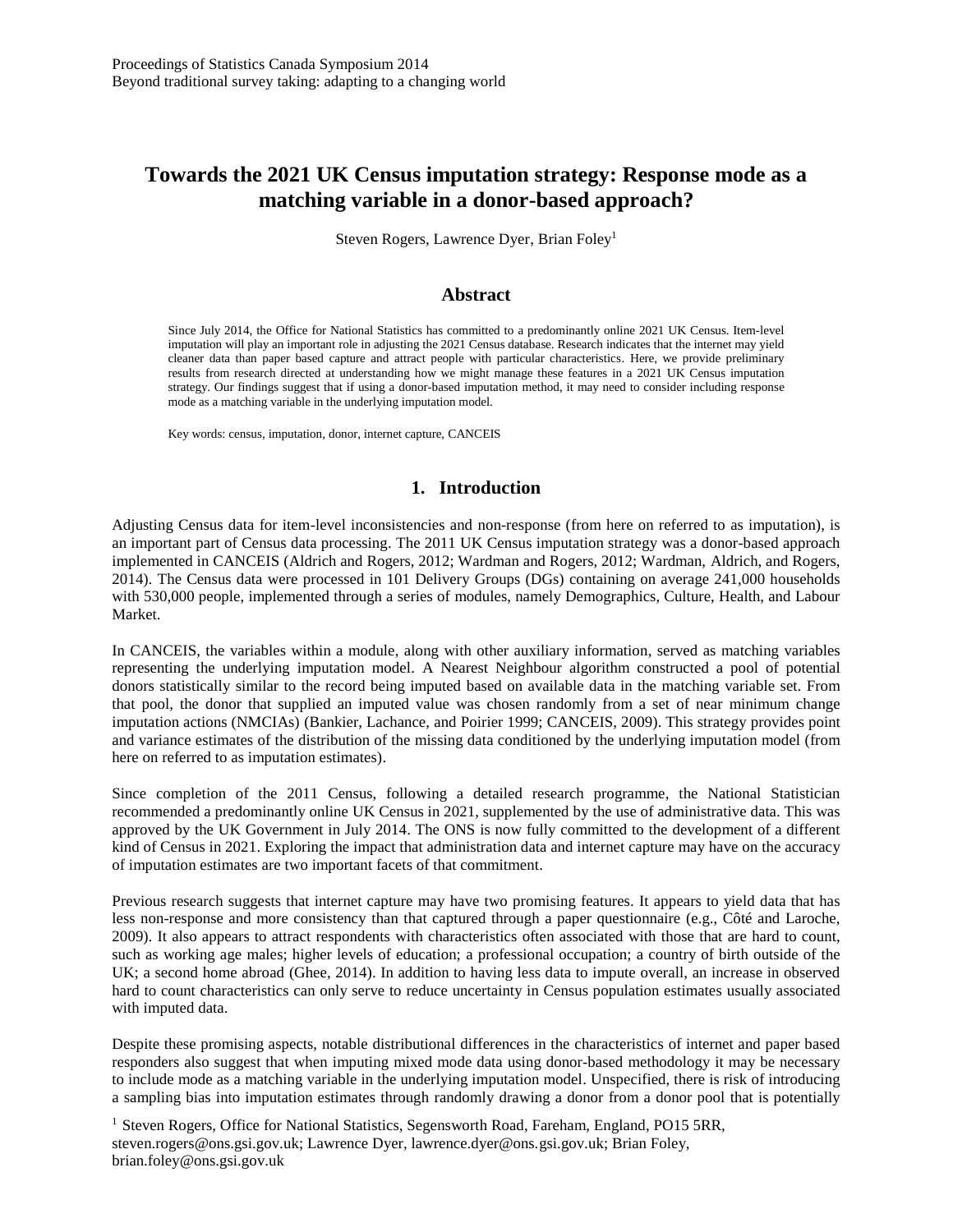heterogeneous. As sampling bias tends to be more likely with subsample size inequality, the higher rate of clean and consistent records in internet responses, coupled with a higher rate of records that need imputing in paper based responses, may serve to increase that risk.

The overarching aim of the current research is to establish how to manage mixed mode data and any associated risks to the accuracy of imputation estimates in the 2021 UK Census imputation strategy. Here we present early findings of some preliminary work based on 2011 UK Census data directed at evaluating the differences between imputation estimates from a donor based imputation strategy that includes mode as a discrete matching variable to one that does not. The analyses focuses on DG513 which consists of four local authorities; Westminster, Kensington & Chelsea, Camden, and City of London. Data capture in this inner-city region is notoriously difficult, placing it firmly in the highest category of the ONS Hard to Count Index.

The analyses explore the data for households containing 1 to 6 people. It also focuses on variables from the 2011 UK Census imputed in the Demographics module: Age; Sex; Marital status; Activity last week; Second address indicator (UK, Other, or None); and Country of birth indicator (UK & Rep. Ireland, Other, or None). When exploring the differences between the characteristics of internet and paper respondents a few additional variables implicated in other research such as Highest level of qualification, Ethnicity, and Industry, are also included.

## **2. Results & Discussion**

#### **2.1 Comparison of internet and paper responses**

Table 2.1-1 provides highlights of the distributional differences in the characteristics of individuals in DG513 responding by the internet compared to those responding by paper questionnaire. All categories within variable are shown where there was an absolute difference of at least 3% between response modes. Positive differences in the table indicate higher proportions in the internet data for that category.

| <u>raguagus or uperfoutional universities in the entracteristics or internet and paper respondents</u> |                          |        |        |                  |          |            |
|--------------------------------------------------------------------------------------------------------|--------------------------|--------|--------|------------------|----------|------------|
|                                                                                                        |                          |        | Paper  |                  | Internet | Difference |
|                                                                                                        |                          | (n)    | $(\%)$ | (n)              | (%)      | (% )       |
| Age Group                                                                                              | 25 to 29                 | 37.3k  | 9.87   | 18.2k            | 13.90    | $+4.03$    |
|                                                                                                        | 30 to 34                 | 35.6k  | 9.42   | 18.5k            | 14.09    | $+4.67$    |
|                                                                                                        | Over 79                  | 14.7k  | 3.89   | 1.1k             | 0.80     | $-3.09$    |
| Sex                                                                                                    | Male                     | 178.3k | 46.99  | 67.3k            | 51.11    | $+4.12$    |
|                                                                                                        | Female                   | 201.2k | 53.01  | 64.4k            | 48.89    | $-4.12$    |
| <b>Marital</b> status                                                                                  | Single                   | 207.8k | 55.62  | 81.1k            | 61.58    | $+5.96$    |
| Activity last week                                                                                     | Retired                  | 40.3k  | 11.13  | 5.4k             | 4.08     | $-7.05$    |
|                                                                                                        | Working                  | 179.6k | 49.65  | 40.4k            | 53.62    | $+3.97$    |
|                                                                                                        | Student                  | 22.5k  | 6.23   | 12.5k            | 9.55     | $+3.32$    |
| Second address                                                                                         | Other (not in UK)        | 28.5k  | 7.80   | 17.0k            | 12.94    | $+5.14$    |
| Country of birth                                                                                       | UK & Rep.Ireland         | 209.7k | 56.13  | 57.5k            | 43.77    | $-12.36$   |
|                                                                                                        | Other                    | 161.1k | 43.13  | 104k             | 54.34    | $+11.21$   |
| Industry                                                                                               | Finance                  | 27.5k  | 8.13   | 15.7k            | 12.24    | $+4.11$    |
| Ethnicity                                                                                              | English                  | 158.0k | 44.86  | 40.0k            | 32.23    | $-12.63$   |
|                                                                                                        | Other white <sup>1</sup> | 78.8k  | 22.37  | 37.8k            | 30.50    | $+8.13$    |
| Highest qualification                                                                                  | None                     | 40.1k  | 11.02  | 8.0 <sub>k</sub> | 6.06     | $-4.96$    |
|                                                                                                        | Level $4+^2$             | 148k   | 40.66  | 61.7k            | 46.94    | $+6.28$    |

**Highlights of distributional differences in the characteristics of internet and paper respondents**

1 Not English, Irish, Gypsy or Irish Traveller

**Table 2.1-1**

2 Degree (BA, BSc), Higher Degree (MA, PhD, PGCE), NVQ Level 4-5, HNC, HND, RSA Higher Diploma, BTEC Higher level, Foundation degree (NI), Professional Qualifications (Teaching, Nursing, Accountancy)

The differences observed between internet and paper responses for DG513 are consistent with that of other research. The internet data contained higher proportions of people who were between 25 and 34 years old; male; single; working or student; and with a high level of education. There were also higher proportions of people who reported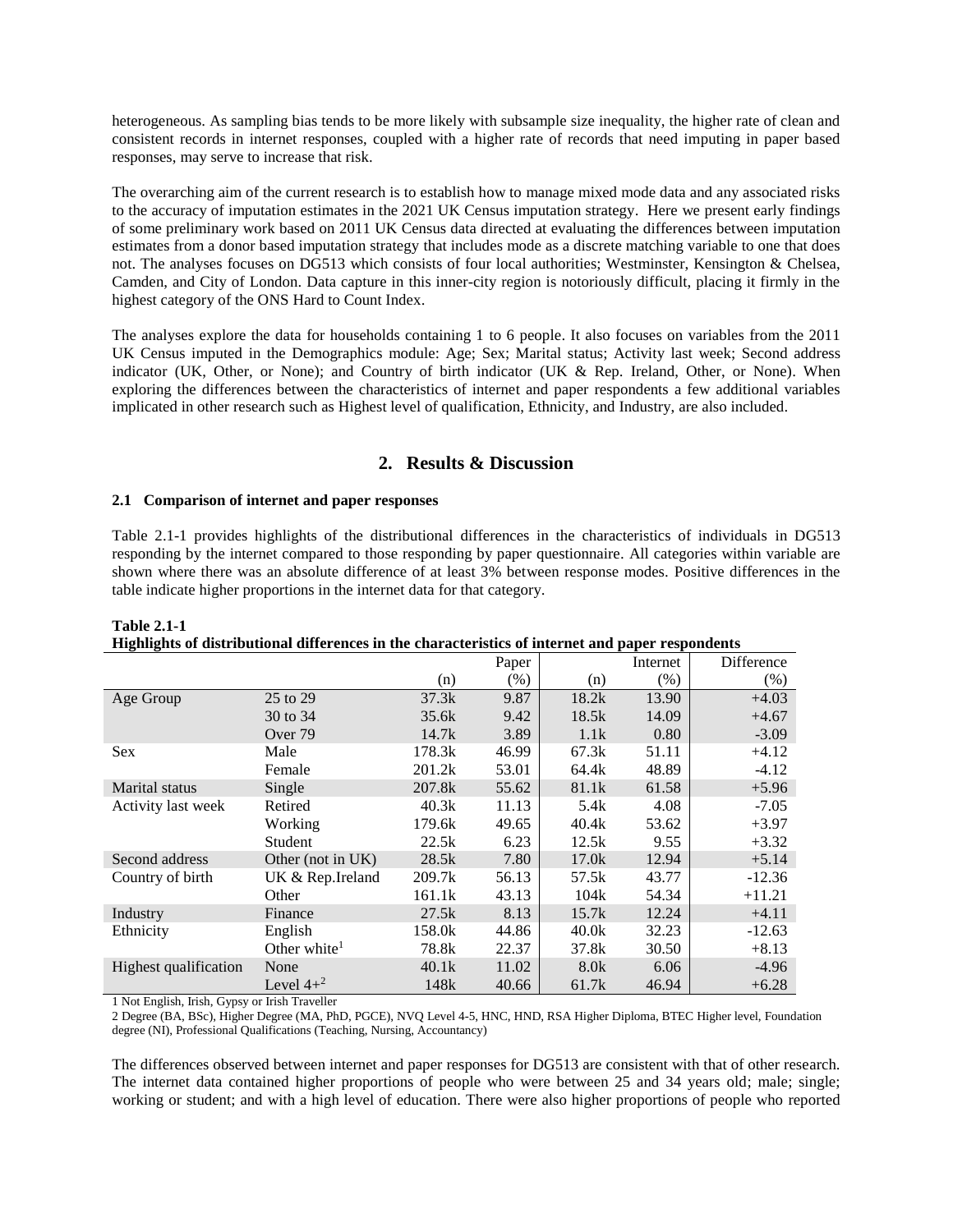being white but not English or Irish; born outside of the UK; and who had a second address outside of the UK. These differences represent the conditions that may lead to a risk of bias in imputation estimates.

Table 2.1-2 shows a detailed breakdown of how the households in DG513 were distributed relative to the aim of imputing for missing and inconsistent data.

| Committed to imputation (n) | <b>Row Comparisons (%)</b> |          |                 |            |              |  |
|-----------------------------|----------------------------|----------|-----------------|------------|--------------|--|
|                             | paper                      | internet | totals          | paper      | internet     |  |
| Clean donors                | 135,717                    | 59,192   | 194,909         | 69.63      | 30.37        |  |
| Missing $&$ inconsistent    | 52,807                     | 1,922    | 54,729          | 96.49      | 3.51         |  |
| totals                      | 188,524                    | 61,114   | 249,638         | 75.52      | 24.48        |  |
| Proportion clean $(\% )$    |                            |          | Other $(n)$     |            |              |  |
|                             | paper                      | internet | Clean non-donor |            | paper: 39    |  |
|                             | 71.99                      | 96.86    |                 |            | internet: 16 |  |
|                             |                            |          |                 | Mixed mode | 1.195        |  |

## **Table 2.1-2 Households in DG513: Counts and key proportional comparisons**

It is worth noting first that data for 1,195 households contained responses provided through both modes. For the purpose of the current study, these records were left out of any further analyses. Of the records being committed to imputation 24.48% were internet responses. Consistent with findings from other research, 96.86% of all internet responses were clean and consistent compared to only 71.99% of all paper responses. Notably, 96.49% of all records needing imputation were paper responses whereas 30.37% of all potential donors were internet responses. Proportional inequalities such as this represent the conditions that may lead to an increased risk of bias in imputation estimates.

#### **2.2 Differences in imputation estimates**

A comparison of imputation estimates from a donor based imputation strategy that includes mode as a discrete matching variable compared to one that does not was obtained through a simple experiment. The Demographics module for DG513 was imputed in CANCEIS under two conditions. In the controlled condition, donors could only be selected who responded through the same mode as the record being imputed. In the free condition, any donor could be selected, regardless of mode.

Differences in imputation estimates can be measured by comparing the distributions of the imputed data obtained from each of the two imputation strategies. However, to ensure that any potential differences were not simply attributable to imputation variance the data were imputed 10 times for each condition and comparisons were based on jackknife point and variance estimates of the imputed distributions over those 10 runs (see appendix 1).

In general, there were systematic differences in the imputation estimates from each of the strategies that could not be explained away by imputation variance. Table 2.2-1 shows the sum of the absolute differences in distributional estimates for each of the variables in the Demographic module. It also shows the range of 99% confidence intervals associated with those estimates.

The largest overall difference in imputation estimates was for Age Group, followed by Sex, Country of birth, Activity last week, and Second address. The smallest overall difference was for Marital status.

Table 2.2-2 provides detailed highlights of the distributional differences between the data imputed through the controlled and free conditions. All discrete categories within variable are shown where there was an absolute difference of at least 0.5%. Positive differences in the table indicate that where donors were selected freely, regardless of mode, there were higher proportional estimates in the imputed data for that particular category. Negative differences indicate lower proportional estimates.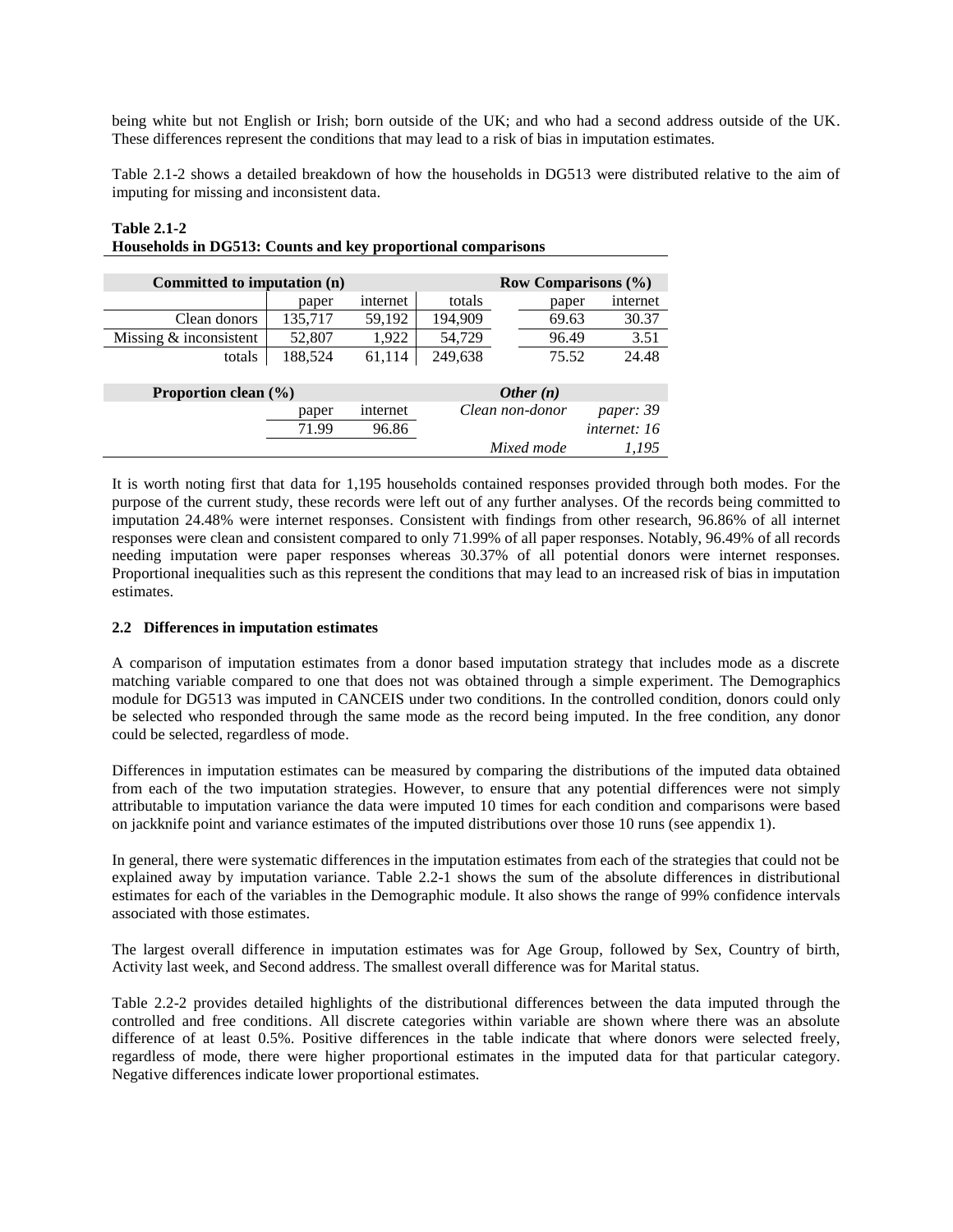|                    | Difference    | 99% confidence intervals (to 2 decimal places) |      |      |                |      |      |
|--------------------|---------------|------------------------------------------------|------|------|----------------|------|------|
|                    | $\frac{9}{6}$ | Controlled condition                           |      |      | Free condition |      |      |
|                    |               | Min                                            | Mean | Max  | Min            | Mean | Max  |
| Age $Group1$       | 5.22          | 0.01                                           | 0.02 | 0.03 | 0.01           | 0.02 | 0.03 |
| <b>Sex</b>         | 3.31          | 0.04                                           | 0.04 | 0.04 | 0.08           | 0.08 | 0.08 |
| Country of birth   | 2.54          | 0.01                                           | 0.02 | 0.03 | 0.01           | 0.02 | 0.03 |
| Activity last week | 1.48          | < 0.01                                         | 0.01 | 0.02 | < 0.01         | 0.01 | 0.02 |
| Second address     | 1.04          | 0.01                                           | 0.01 | 0.01 | 0.01           | 0.01 | 0.02 |
| Marital status     | 0.88          | < 0.01                                         | 0.01 | 0.02 | < 0.01         | 0.01 | 0.02 |

**Table 2.2-1 Absolute differences in imputed distributions and range of 99% confidence intervals**

1 Age was imputed for single year and clustered: <1; followed by 5 year equal intervals; ending in >79

**Table 2.2-2 Highlights of distributional differences in imputation estimates**

|                    |                  | Controlled       | Free             | Difference |
|--------------------|------------------|------------------|------------------|------------|
|                    |                  | condition $(\%)$ | condition $(\%)$ | (% )       |
| Age Group          | 15 to 19         | 9.890            | 9.046            | $-0.843$   |
|                    | 20 to 34         | 29.292           | 30.802           | $+1.510$   |
|                    | 35 to 44         | 13.440           | 14.032           | $+0.593$   |
| <b>Sex</b>         | Female           | 53.252           | 51.597           | $-1.655$   |
|                    | Male             | 46.748           | 48.403           | $+1.655$   |
| Country of birth   | UK & Rep.Ireland | 51.062           | 49.956           | $-1.106$   |
|                    | NCR <sup>1</sup> | 19.916           | 21.182           | $+1.270$   |
| Activity last week | Working          | 36.205           | 36.903           | $+0.698$   |
| Second address     | Outside UK       | 4.704            | 5.223            | $+0.519$   |

1 No Code Required: Student with term time address outside of UK

Compared to the imputation strategy that included mode in the imputation model, not controlling for mode led to higher imputation estimates for 20 to 44 year olds; males; and people who were working. The increase in estimates for the 20 to 44 age groups seemed largely to be at the expense of lower estimates for 15 to 19 year olds. Not controlling for mode also led to higher estimates for students living outside of the UK during term time and people with a second address outside of the UK. The increase in estimates for students living outside of the UK seemed mainly to be at the expense of lower estimates for people born in the UK or Republic of Ireland.

Tellingly, the results show that the characteristics of people represented with higher proportions in the internet data (Table 2.1-1) were similar, if not the same, as those characteristics estimated more frequently when imputing without mode serving as a constraint on donor selection (Table 2.2-2). This seems to confirm that by not conditioning the imputation on mode the risk of introducing a sampling bias into imputation estimates through randomly drawing a donor from a heterogeneous donor pool is likely to be realised. Overall, the results of the current study suggest that when imputing mixed mode data using donor-based methodology, particularly where respondents are free to choose their mode of response, it may indeed be important to consider including mode as a matching variable in the underlying imputation model.

## **References**

Aldrich, S., Wardman, L., and Rogers, S. (2012), The practical implementation of the 2011 UK Census imputation methodology. Available online: [06/01/2015] http://www.unece.org/stats/documents/2012.09.sde.html#/

Bankier, M., Lachance, M., & Poirer, P. (1999), A generic implementation of the new imputation methodology. Accessed online: [07/12/2011] http://www.ssc.ca/survey/documents/SSC2000\_M\_Bankier.pdf